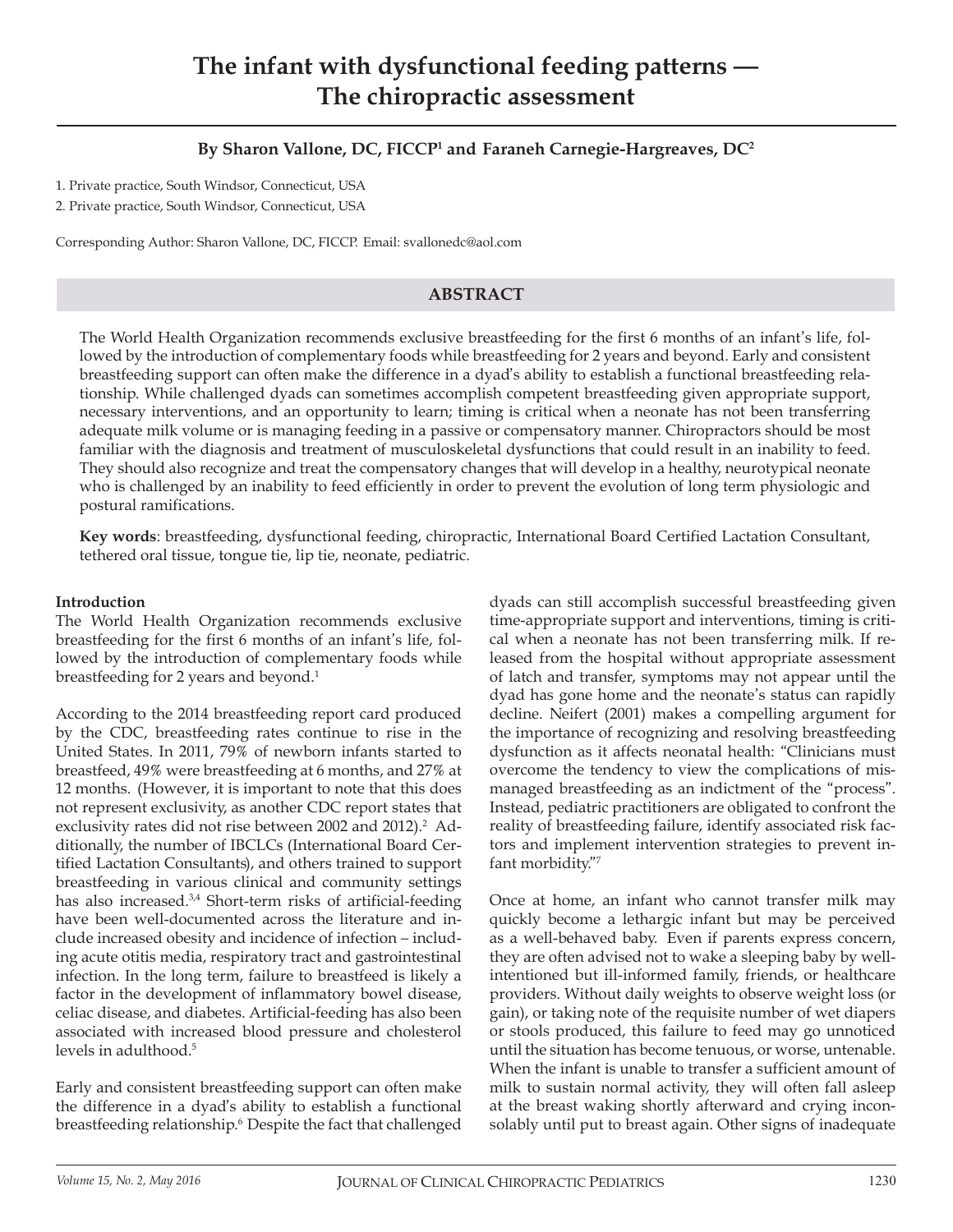milk transfer include feeding for short intervals very frequently or the infant who never gets off the breast yet fails to gain weight and meet developmental milestones.<sup>8</sup> Alternatively, these babies may gain adequately in the shortterm if the mother has a robust milk supply and is willing to nurse very frequently, however milk supply is dependent upon milk removal, not only time at breast.9

New parents often receive input from a variety of sources including family members, friends, and daycare providers as well as parent support groups and local service organizations like La Leche League<sup>10</sup> or Breastfeeding USA.<sup>11</sup>

But with all these different sources of information, there is risk of parents being overwhelmed by confusing or conflicting information, as well as myth and bias. Parents need educated support to help them evaluate the available information and resources so they can make informed decisions. Tow and Vallone (2009) assert that this role should ideally fall to the appropriately trained healthcare provider, the International Board Certified Lactation Consultant or IBCLC.

Despite the IBCLC being the most suitable portal of entry for breastfeeding education and support, a mother can potentially receive guidance at a variety of junctures: while still in the hospital by nursing or lactation support staff, incidentally at a routine well-baby follow up with nursing staff, well baby clinic or pediatrician check up due to failure to gain weight, in consultation with another provider because of past experience with a sibling or based on their reputation (taking their newborn to a chiropractor for breastfeeding difficulty), or due to an emergent condition requiring a trip to urgent care (a somnolent infant who cannot be roused). Although some of these professional interactions are with healthcare providers who have sought additional education or have experience in this arena, these interactions are often fraught with conflicting or misinformation which can lead to frustration and failure without seeking the support of an IBCLC.

Chiropractors should be most familiar with the diagnosis and treatment of musculoskeletal dysfunctions that could result in an inability to feed. The delicate balance required to nurse and transfer breast milk successfully is influenced by the functionality of the associated joints, soft tissue, and nerves of the cranium and cervical spine. Full, normal function may be negatively influenced by the neonate's innate ability to compensate for any "roadblocks" it might encounter (ranging from neurologic and musculoskeletal implications of birth trauma to the presence of a tongue or lip tie). The chiropractor also needs to recognize and treat the compensatory changes that will develop in a healthy, neurotypical neonate when challenged by an inability to feed efficiently to prevent the evolution of long term physiologic

and postural ramifications.12,13,14

A chiropractor may not be the first individual who will be positioned to support the breastfeeding dyad when challenges arise. Frequently, our role will be collaborative. Yet, with the increasing number of parents seeking early assessment by a chiropractor for their newborns<sup>15,16,17,18</sup> it behooves us to educate ourselves as to the differential diagnoses related to breastfeeding. This means the ability to identify the infant who cannot feed efficiently (or at all), is failing to thrive, or feeding in a compensatory pattern; and make referrals as appropriate.19

Other healthcare providers the chiropractor can expect to collaborate with when working with an infant who cannot feed include: IBCLCs, midwives, naturopaths, nurses, pediatricians, dentists, oral surgeons, pediatric surgeons, ear/ nose/throat (ENT) surgeons or otolaryngologists, speech and language pathologists (SLP), occupational therapists (OT), oromyofunctional therapists (OMT), or other feeding or airway specialists who may play various roles in the care of the infant. Unfortunately, the parents may also be receiving conflicting information from these providers. When this happens, they are in even greater need for an advocate to help them create a plan of care for their infant to reduce the risk of premature cessation of breastfeeding.

When any one of these healthcare providers recognizes that the dyad is having breastfeeding challenges, an assessment should be performed including a system survey. The musculoskeletal examination (at which the chiropractor should be proficient) may reveal biomechanical dysfunction. For example, decreased range of motion of the joints of the cranium (like the temporomandibular joint) can interfere with a neonate's ability to gape comfortably and competently latch and transfer milk. Restricted cervical range of motion can result in discomfort or inability to latch with resultant behaviors like arching at the breast, crying in frustration, or pulling off the breast repeatedly.20,21,22,23,24,25,26,27,28,29

The collaborative protocol might include components of natural alternatives and/or holistic interventions based on the presenting diagnosis. Interventions may be straightforward and limited to chiropractic adjustments to restore normal joint function and neurologic competency or may be fraught with comorbidities and expand to include surgery (most often to release tethered oral tissues), $30,31$  supplementation to provide calories, rehabilitative exercises, pharmaceuticals, homeopathy and nutritional supplements to support gastrointestinal health and wound healing under the instruction of the IBCLC or other healthcare providers.

It would be helpful for the chiropractor to familiarize themselves with the prescribed interventions as well as the sup-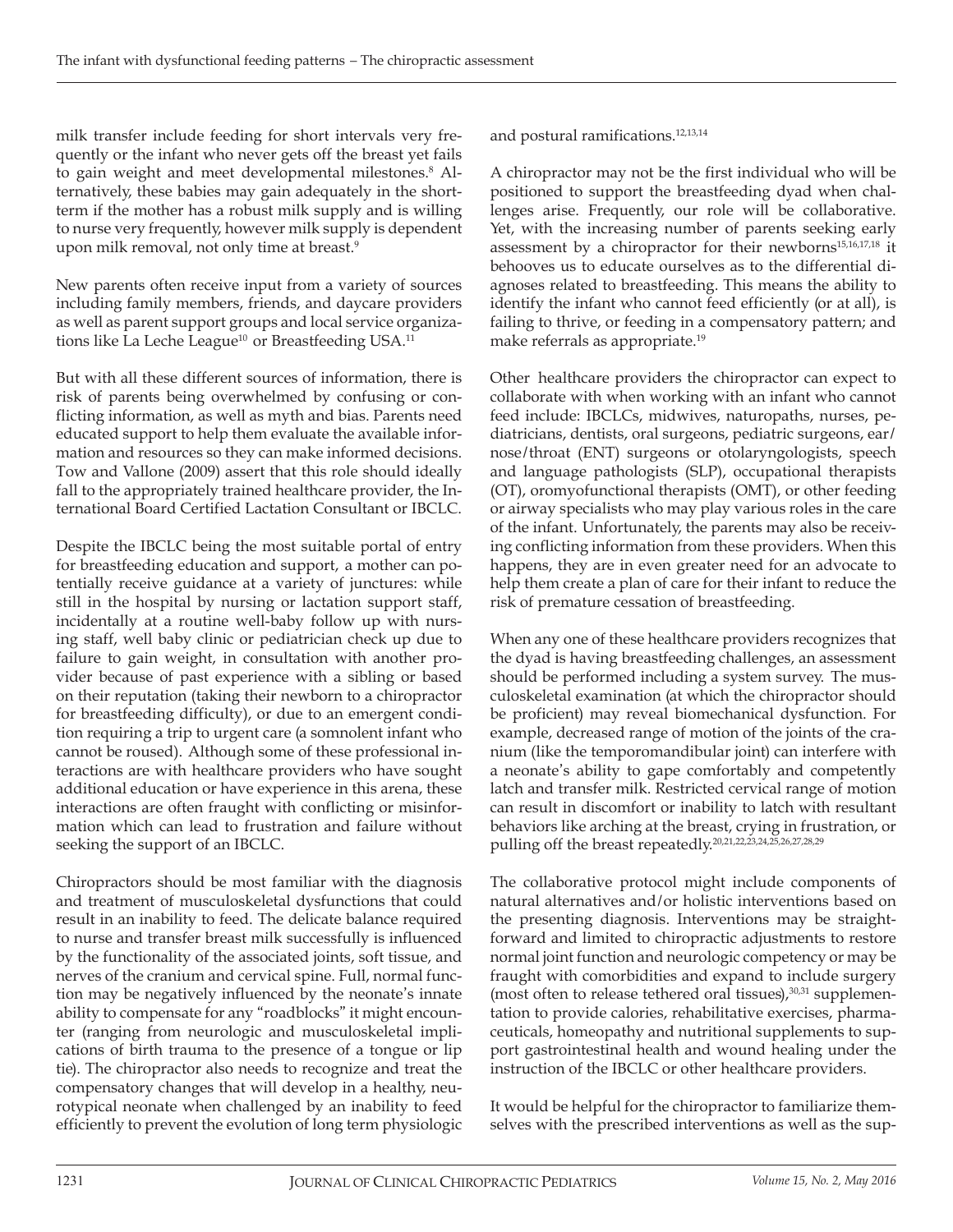portive measures to treat many of the comorbid conditions. Part of the chiropractor's role may be to help support the parents who have trepidation about recommended procedures. The chiropractor may also offer encouragement for parents having difficulty being compliant with protocols that may be required to help their infant attain competent feeding, ranging from a frequent pumping schedule to wound care and stretching after the revision of oral tethered tissues (lip, tongue, or buccal ties). The recognition that many of these interventions serve to prevent early cessation of breastfeeding<sup>32</sup> is critical but the chiropractor is ideally suited to evaluate and explain the implications of musculoskeletal dysfunction as it relates to current dysfunction as well as potential problems that could arise in the future if left unaddressed.

To underscore the importance of correcting altered oral motor function (whether structural, neurological, or mechanical), there has been an association with a wide variety of developmental issues. Some that have been (or are currently) under multidisciplinary exploration include failure to thrive,<sup>33</sup> airway dysfunction, SIDS, aerophagia (resulting in colic and reflux), $34$  dental caries, $35$  oral motor dysfunction, malocclusion,<sup>36,37</sup> decreased patency of the sinuses, narrowed palatal architecture, snoring, sleep apnea and sleep disordered breathing,<sup>38,39,40</sup> disrupted immune function (including tonsillar hypertrophy), gastrointestinal dysfunction, and challenges in speech and articulation.<sup>41,42</sup>

# **Physiologic function**

There are far reaching effects because of the intimate relationship between the musculoskeletal and the nervous systems. Structure affects function and vice versa. Mechanical dysfunction can result in a lack of peripheral mechanoreceptor input to the central nervous system (CNS) which can influence a range of functions from the level of alertness to the modulation of visceral (mastication, swallowing, vomiting, peristalsis, glandular secretion, bladder control) and somatic (posture and general muscle tone) activities.

Local and global lack of mobility of the connective tissue (fascia) and articulations of the cranium, spine and extremities (due to injury, edema, adhesions, and compensations) can result in traction of the fascia which can also cause a mechanical barrier or alter afferent input to the CNS.43

Breathing and eating are the neonate's primary driving physiologic functions. The neurologically competent neonate will draw his or her first breath and seek the breast immediately when there is no interference.<sup>44</sup> If anything impedes the accomplishment of these initial goals, compensations will be developed as rapid plastic connections are made in the neonatal brain. This neuroplasticity assures survival under adverse conditions even at the expense of

structural changes to achieve physiologic homeostasis. Even the neonate impaired by genetics, pharmaceutical intervention, or birth injury will frequently demonstrate this amazing ability to create compensatory neuronal pathways to accomplish these functions so basic to survival.

Structural interference impeding breathing may take other forms. For example, the use of the infant car restraint system, the "baby bucket," results in an infant positioned in a flexed posture who may not be able to inspire with sufficient capacity to supply the required oxygen to maintain sustainable pO2. Premature or impaired infants like those with posterior tongue ties may be at even higher risk.<sup>45</sup>

The neonate uses six cranial nerves, 22 bones connecting at 34 sutures, and 60 voluntary and involuntary muscles in order to accomplish a smooth suck, swallow, breath sequence.46 When the movement at any of these articulations is decreased or impeded, there is an associated cascade of movements that are influenced by the original mechanical dysfunction. Mechanical dysfunction (Table 1) can result in an immediate challenge to the neonate's ability to breathe and feed. Mechanical dysfunction that interferes with critical life sustaining activities (such as breathing and eating) also results in an engagement of the sympathetic nervous system. The sympathetic nervous system responds to low pO2 and the question, "Where's my next meal coming from?" Accordingly, the brain rapidly creates new plastic circuits in an effort to urgently resolve the problem. Compensations ensue that may be functional or dysfunctional. In the short term, the impact of these compensations on respiratory function, milk transfer, the infant's sleep patterns, and maternal stress level may be significant. Compensatory patterns may have long term effects as previously outlined.

# **Table 1. Structural and Physiological Pathology Can Hinder Efficient Suckling**

**Reduced cervical range of motion** — (Torticollis, Craniocervical Dysfunction or Subluxation, Sustained or "Preferred" Head Position – rotation, flexion, lateral flexion)

**TMJ Dysfunction** — Muscle Hypertonia and Hypotonia and Aberrant Tongue Function (Bf)

**Hyperactive Gag Reflex** — Aberrant Tongue Activity (Retraction, Bundling, Thrusting, Curling, Cupping, Troughing)

**Headache** — Other Pain

Mechanical dysfunction also prompts nociceptive input to the central nervous system. Nociception (pain) via the spinoreticular tract can result in activation of the sympathetic nervous system (via the amygdala and the thalamus ) with an associated exaggeration of infantile reflexes; altered res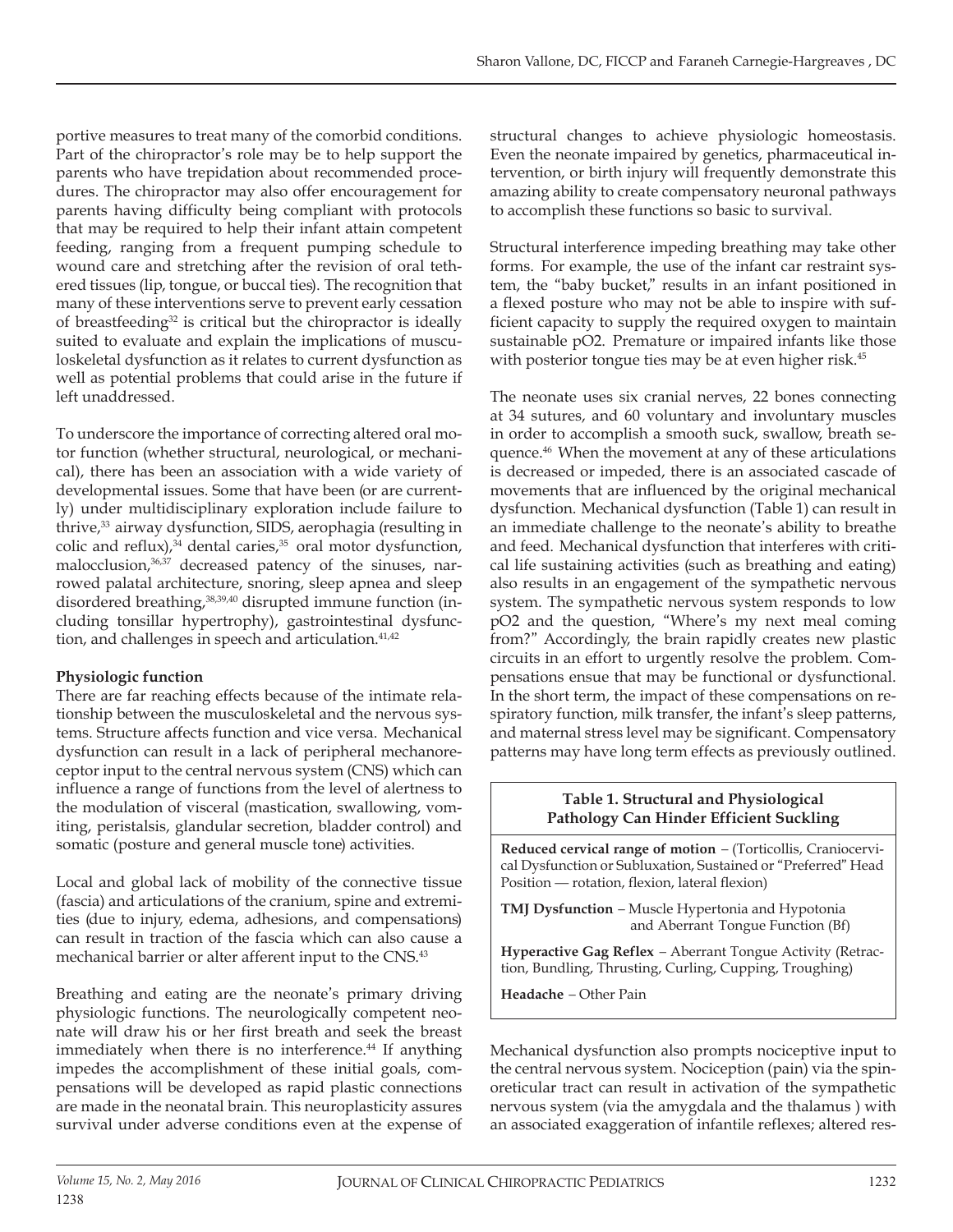piration and infant sleep patterns; increased difficulty integrating sensory input; decreased digestion; and increased irritability – all manifestations of autonomic dysregulation.

An unmedicated neurotypical neonate will seek his mother's breast for nourishment if left to his own devices. In utero constraint, a difficult labor and delivery, and interventions – both non emergent and emergent – employed during a home birth or in a hospital setting may thwart the neonate's ability to nurse by altering normal biomechanical function and perhaps development (Table 2). The most direct way to effect immediate change for the neonate is to address any neuromusculoskeletal problems impeding normal function. The level of intervention will depend on the level of

# **Table 2. "Drive to Survive" can lead to:**

- Autonomic Dysregulation or Imbalance in ANS
- Decreased Range of Motion
- Development of Muscular Imbalance
- Damage to Mother's Breast Tissue
- Poor Milk Supply
- Inefficient Transfer of Milk

complexity of the dysfunction. The earlier the intervention, the greater the chance of attaining competency.

## **The History**

A thorough history and evaluation will facilitate management (including appropriate referrals) for your patient. From learning the details of the birth to recognizing key posturing or head position, a detail-oriented approach is critical. Specific questions are designed to elicit specific information about the breastfeeding relationship.

To determine appropriate management, every practitioner who interfaces with the dyad needs to look at form and function through a discerning lens and differentiate neuromusculoskeletal from other issues (Table 3). Chiropractors need to take into account the observations of the parents

## **Table 3. Other Factors Leading to Breastfeeding Dysfunction**

- Lack of parental knowledge
- Anatomical Variants in the mother or infant including: inverted nipple, tethered oral tissue, cleft lip or palate, tracheomalacia or laryngomalacia
- Genetic Syndromes
- Interventions Employed during Birth (medication, forceps, ventouse, manipulation)
- Injury to the Nervous System such as perinatal stroke or anoxic incident

#### **Table 4. Common Parental Observations that may Indicate Structural Complications**

- Erect head control ("military" posture when held upright)
- Preference to keep or turn head to one side
- Inability to turn head left or right
- Pushing off the breast or Arching at the breast
- Milk dribbles out of mouth at breast
- Frequently changing wet bibs
- Facial asymmetry: crooked smile, uneven eyes, an ear that "sticks out"
- Cannot lay baby down: must be carried
- Intolerant of the car seat
- Fusses or becomes frantic during tummy time

and caregivers who will often describe alterations in function in minute detail (Table 4).

#### **The Exam**

Examine the infant layer by layer. Indulge in observation and know that books exist to name things. A full assessment of all systems should be routinely performed with special attention given to neuromusculoskeletal integrity. Neurologic responsiveness, reflexes, and muscle tone should be assessed as well as the soft tissue structures (including skin turgor, color and temperature, fascial tension, and development of muscle mass); osseous structures to rule out fracture or displacement; and articulations to rule out hyper or hypomobility of the joints, capsular swelling, and muscle symmetry surrounding the joint.

Visual assessment (Table 4) as well as passive palpation can reveal many clues to the cause of the breastfeeding dysfunction. For example, reflexes like rooting and suckling can be stimulated digitally or, in a homebirth, simply observed while the neonate is lying prone across the mother's chest and abdomen. A neurotypical neonate will spontaneously commando crawl (stepping reflex), root, latch, and suckle while palming the breast (Babkin) without assistance. Even the initial assessment of the suck, swallow, breath synchrony<sup>47</sup> can be performed by observing and listening, If the neonate is unable to do this unassisted, a chiropractic examination may reveal the cause (Table 5 - next page).

## **Conclusion**

When evaluating an infant with breastfeeding dysfunction a "whole child" approach needs to be adopted as there are many factors that could interfere with successful latch and transfer including injured muscles, fractured clavicle, hip dysplasia, neurologic interference from an anoxic event, or an extended half-life of an administered medication. Although supplementation by bottle may be possible (whether with breastmilk or an artificial milk replacement), it may prove to be just as challenging for the impaired neonate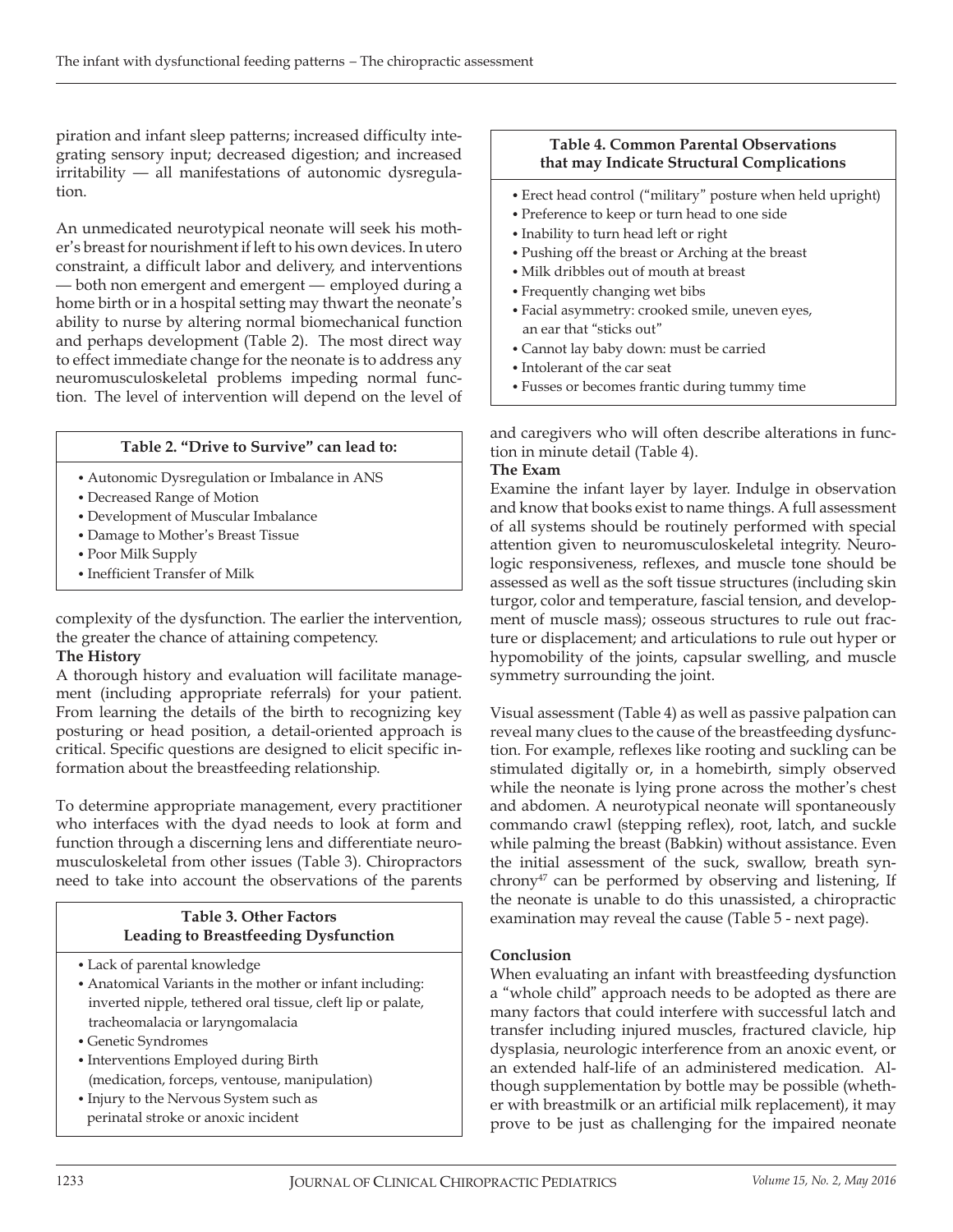and ultimately more serious interventions like a nasogastric tube could be necessary.

Diligent evaluation and differential diagnosis are critical in the neonate who is having difficulty feeding. A collaborative effort between chiropractors and other health care providers while utilizing an IBCLC for primary breastfeeding evaluation and support is often the most efficacious means to restoring competency for the breastfeeding dyad.

| Table 5: Observation                                                                                                       |                                                                                                                                                                                                                                                                                                                                   |
|----------------------------------------------------------------------------------------------------------------------------|-----------------------------------------------------------------------------------------------------------------------------------------------------------------------------------------------------------------------------------------------------------------------------------------------------------------------------------|
| <b>Head Shape</b>                                                                                                          | <b>Facial Features</b>                                                                                                                                                                                                                                                                                                            |
| Perfectly Round                                                                                                            | Flat face                                                                                                                                                                                                                                                                                                                         |
| Elongated in the sagittal plane (scaphalocephalic)                                                                         | One eye more open or protruding than the other<br>One eyebrow higher than the other                                                                                                                                                                                                                                               |
| Wider in the coronal plane (brachiocephalic)<br>Occipital region is flattened or assymetric (plagiocephalic)               | Height of ears uneven or one appears more anterior<br>Nose is not midline or nostrils appear uneven<br>Wry smile as the mandible deviates left or right                                                                                                                                                                           |
| Midline protrusion from the anterior fontanel to the nasal<br>bridge (trigonocephaly — early fusion of the metopic suture) | Receding chin or mandibular retraction<br>Mandibular width (dental arch)<br>Mandibular length (oblique or inferior development)<br>Lips<br>Symmetry<br>Peaking<br>Buckling (deep philtrum)<br>Cheeks<br>Concave<br>Convex<br>Muscular engagement (are the muscles "awake")<br><b>Hard Palate</b><br>Height<br>Width (dental arch) |
| ** Adapted from Dosman 201222 and Fysh 200221.                                                                             | Torus formation                                                                                                                                                                                                                                                                                                                   |

#### **References**

1. The World Health Organization's infant feeding recommendation. Accessed 2015 September. Retrieved from:

www.who.int/nutrition/topics/infantfeeding\_recommendation/en/.

2. Breastfeeding among U.S. Children Born 2002–2012, CDC National Immunization Surveys. Accessed 2016 February. Retrieved from: http://www.cdc.gov/breastfeeding/data/NIS\_data/.

3. Breastfeeding Report Card United States/2014. Accessed 2015 September. Retrieved from:

www.cdc.gov/breastfeeding/pdf/2014breastfeedingreportcard.pdf.

4. Patel S and Patel S. The Effectiveness of Lactation Consultants and Lactation Counselors on Breastfeeding Outcomes. *J Hum Lact*. 2015 Dec 7. pii: 0890334415618668. [Epub ahead of print].

5. Horta BL and Victoria CG. Long-term effects of breastfeeding: a systematic review. World Health Organization 2013. Retrieved from: http:// apps.who.int/iris/bitstream/10665/79198/1/9789241505307\_eng.pdf.

6. Chiurco A et al. An IBCLC in the Maternity Ward of a Mother and Child Hospital: A Pre- and Post-Intervention Study. *Int J Environ Res Public Health* 2015 Aug; 12(8): 9938–9951.sss.

7. Neifert MR. Prevention of breastfeeding tragedies, *Pediatr Clin North Am* 2001 April; 48(2):273-297.

8. Krugman SD and Dubowitz H. Failure to thrive, *Am Fam Physician* 2003 Sep ;68(5):879-884.

9. Kent JC1 , Prime DK, Garbin CP. Principles for maintaining or increasing breast milk production. *J Obstet Gynecol Neonatal Nurs* 2012 Jan-Feb;41(1):114-21.

10. La Leche League International. Accessed 2015 December. Retrieved from: http://www.llli.org/.

11. Breastfeeding USA. Accessed on 2015 December. Retrieved from: https://breastfeedingusa.org/.

12. Tow J and Vallone SA. Development of and integrative relationship in the care of the breastfeeding newborn: Lactation consultant and chiropractor. *J Clin Chiropr Pediatr* 2009 June; 10(1).626-632.

13. Lavigne, V. A narrative review and case report: frenotomy procedure in neonate with tongue-tie. *J Clin Chiropr Pediatr* 2012 Dec; 13(2).1025- 1031.

14. Fry LM. Chiropractic and breastfeeding dysfunction: a literature review. *J Clin Chiropr Pediatr* 2014 March; 14(2).1151-1155.